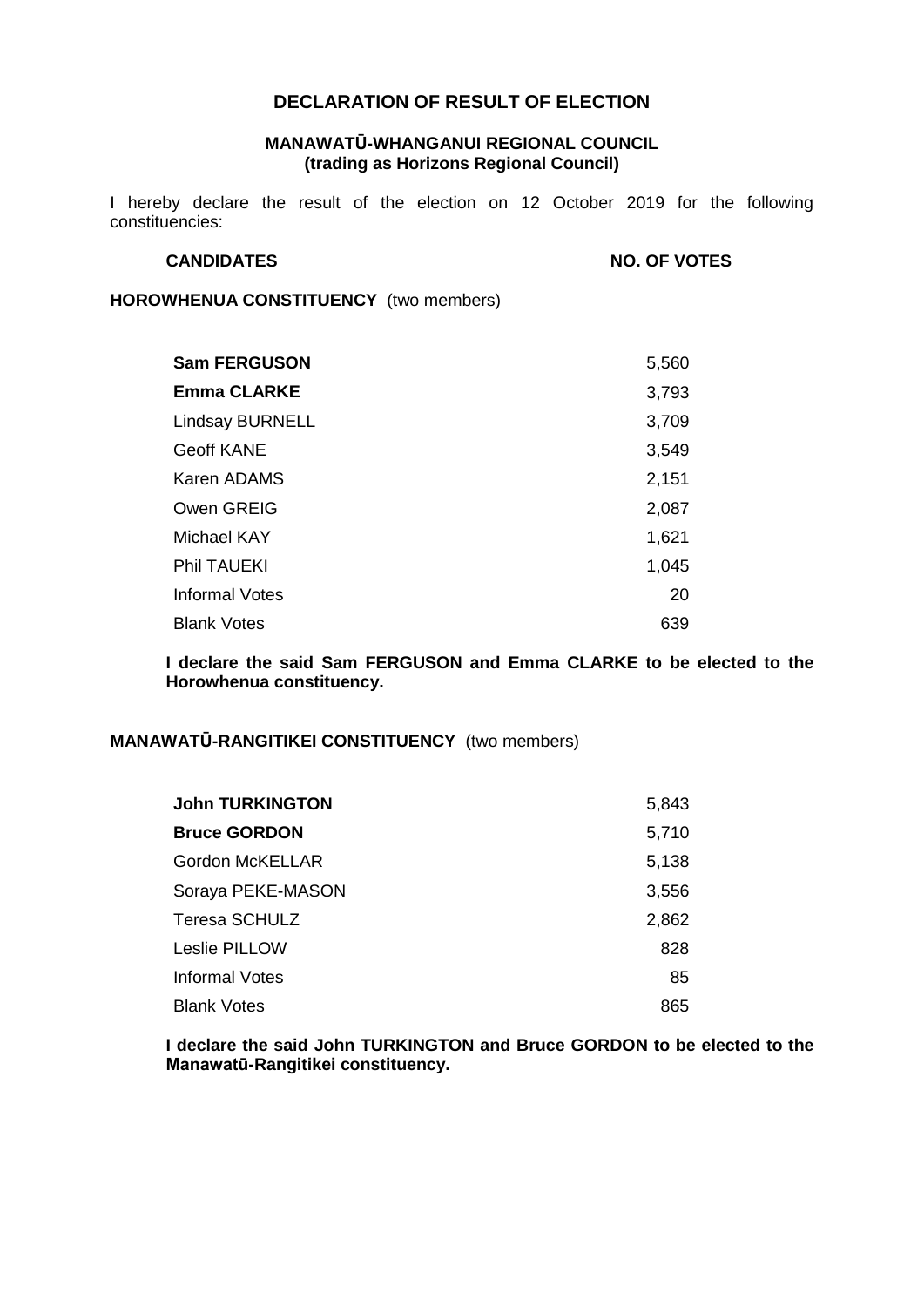# **PALMERSTON NORTH CONSTITUENCY** (four members)

| <b>Rachel KEEDWELL</b>  | 10,936 |
|-------------------------|--------|
| <b>Jono NAYLOR</b>      | 10,329 |
| Wiremu Kingi TE AWE AWE | 9,547  |
| <b>Fiona GORDON</b>     | 8,951  |
| Chris TEO-SHERRELL      | 8,383  |
| Jack DOWDS              | 7,052  |
| Darryl CLELAND          | 4,674  |
| <b>Informal Votes</b>   | 524    |
| <b>Blank Votes</b>      | 1,015  |

**I declare the said Rachel KEEDWELL, Jono NAYLOR, Wiremu Kingi TE AWE AWE and Fiona GORDON to be elected to the Palmerston North constituency.**

#### **RUAPEHU CONSTITUENCY** (one member)

| <b>Weston Mervyn KIRTON</b> | 1.627 |
|-----------------------------|-------|
| <b>Richard STEELE</b>       | 1,026 |
| Moana ELLIS                 | 775   |
| Informal Votes              | 195   |
| <b>Blank Votes</b>          | 232   |

**I declare the said Weston Mervyn KIRTON to be elected to the Ruapehu constituency.**

# **TARARUA CONSTITUENCY** (one member)

| <b>Allan BENBOW</b> | 2.629 |
|---------------------|-------|
| Lorraine STEPHENSON | 1.684 |
| Andrew DAY          | 1.665 |
| Informal Votes      | 12    |
| <b>Blank Votes</b>  | 315   |

**I declare the said Allan BENBOW to be elected to the Tararua constituency.**